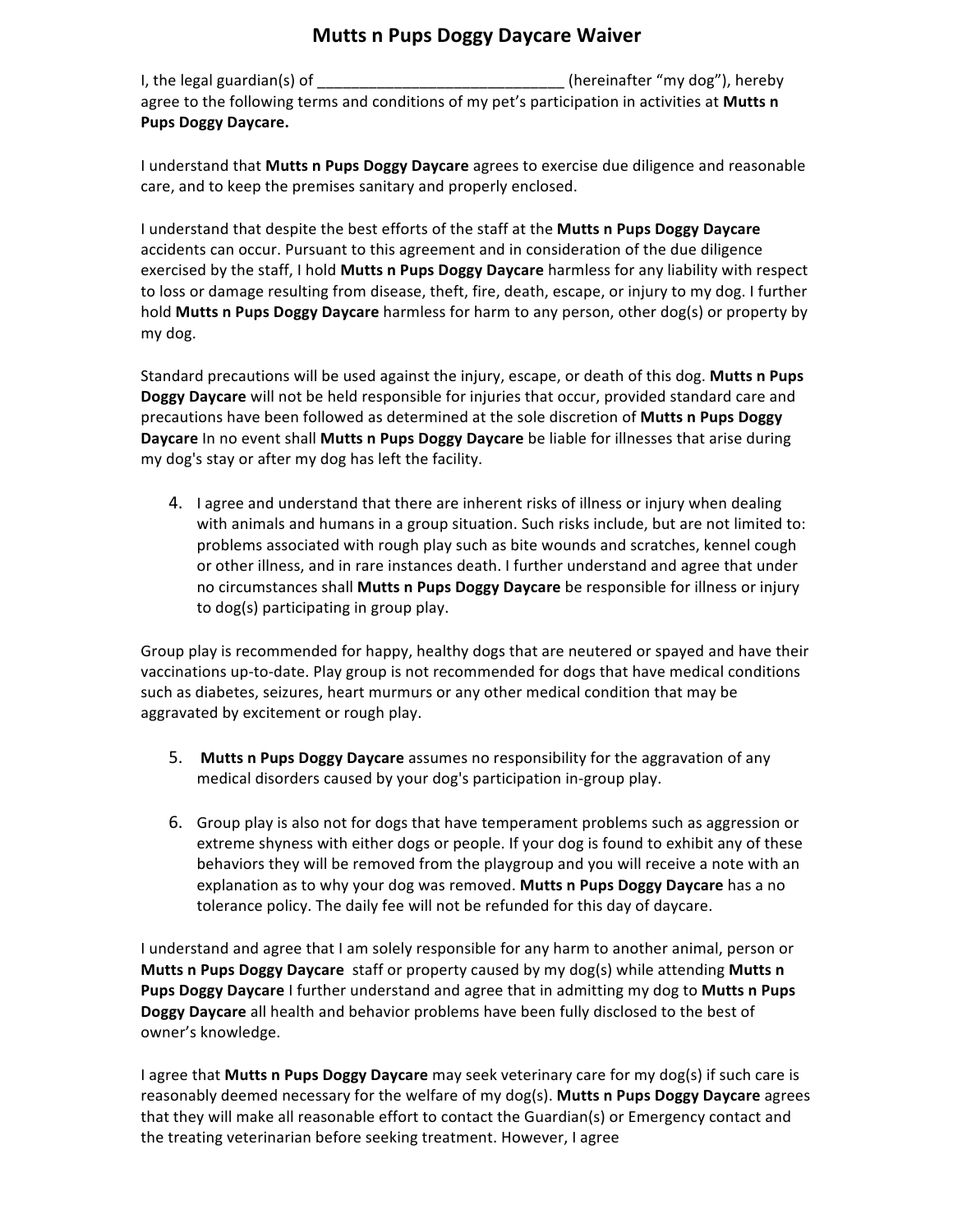that if such contact is not successful that Mutts n Pups Doggy Daycare may take reasonable steps to ensure the health and safety of my dog(s) until such contact can be made.

I hereby certify that my pet is in good general health and is clear of any contagious diseases or conditions. I certify that my pet will remain current on all vaccinations as set forth in Mutts n **Pups Doggy Daycare** rules and guidelines. I understand that I must provide veterinary proof of such vaccination both before my pet's first visit at the facility, and periodically as required when vaccinations are updated. I also agree that my pet will be maintained on a scheduled monthly flea/tick and heartworm preventative as appropriate or when specifically requested by **Mutts n Pups Doggy Daycare** I understand that any pet arriving at the facility with fleas and/or ticks may be treated (including a bath) as appropriate at **Mutts n Pups Doggy Daycare** discretion, and that I will be responsible for any costs incurred for any such treatment if required. I hereby give **Mutts n Pups Doggy Daycare** permission to request any relevant records from my pet's treating veterinarian.

I hereby certify that my dog(s) is of sound mental health and of a reasonable disposition. I agree to abide by the judgment and expertise of Mutts n Pups Doggy Daycare with respect to handling any potential temperament concerns. I understand that if I can or will not follow any recommendations that may be made by Mutts n Pups Doggy Daycare with respect to my pet's training or socialization that my pet may not be allowed further visits to the Facility.

11. I agree to pay the rate for services that are in effect on the date that my dog attends any activities at the facility. Prices are subject to change with reasonable notice, and it is my responsibility to ensure that I understand the applicable rate for my dog and the activity in question. I also agree to the following terms:

I understand that all charges I incurred under this agreement shall be due and payable in full upon pick up of my dog. I agree that in the event that all charges incurred under this contract are not paid when due, Mutts n Pups Doggy Daycare will request full payment after ten days by written notice sent by certified mail, return receipt requested, to Owner at the address shown on this contract. 

- **1.** Mutts **n** Pups Doggy Daycare reserves the right to refuse any pet that appears sick or where its behavior could jeopardize the health and safety of other pets or our staff.
	- a. **Drop off and pick up times** for daycare is open from 7am-6pm (Mon to Fri). A late pickup fee of \$10 per 15 minutes will be assessed after 6pm. Late pickups must be prearranged through the boarding facility when reasonably practicable.
	- b. I understand and agree that, in the event any portion of this agreement shall be found to be void or unenforceable, all other portions shall remain in full force and effect.
	- **e. Cancellation Policy**: Should it occur that you must cancel your booking, please do so as soon as possible.

I understand that pre-paid packages are refundable, in whole or in part, if the Owner decides to stop their attendance at the **Mutts n Pups Doggy Daycare** or if the **Mutts n Pups Doggy Daycare** requests that your dog no longer attend the facility. Under these circumstances, you will receive a pro-rated reimbursement.

I agree that my dog may be photographed, videotaped, or otherwise recorded, and that such recording shall be considered the property of **Mutts n Pups Doggy Daycare** and as such may be